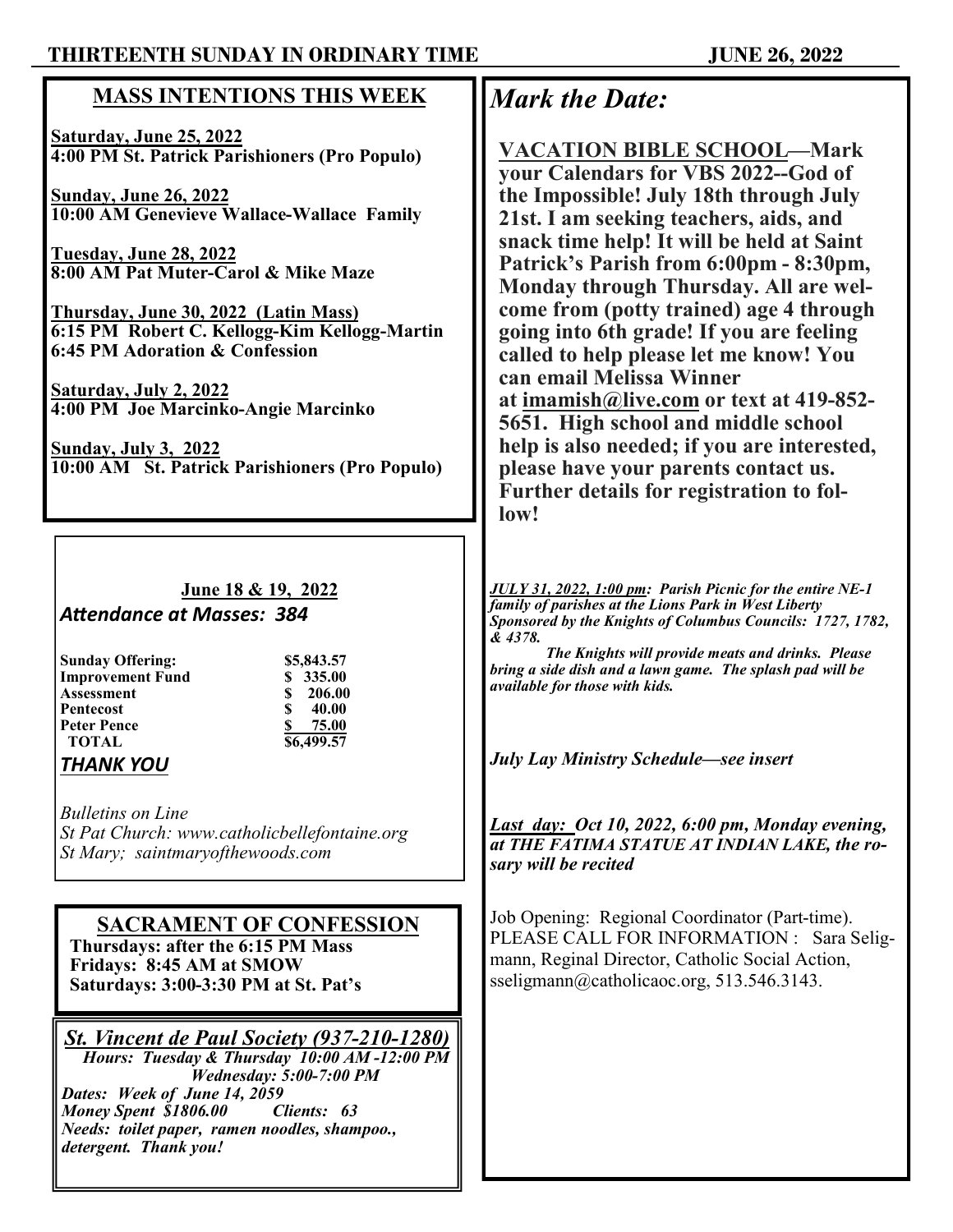**MASS INTENTIONS:** Please, fill out the form below and drop in the collection basket or mail to the office. There is a: \$5 stipend for each Mass requested. **PLEASE, PRINT! Intention: \_\_\_\_\_\_\_\_\_\_\_\_\_\_\_\_\_\_\_\_\_\_\_\_\_\_\_\_\_\_\_\_\_\_\_\_\_\_\_\_ Offered by: \_\_\_\_\_\_\_\_\_\_\_\_\_\_\_\_\_\_\_\_\_\_\_\_\_\_\_\_\_\_\_\_\_\_\_\_\_\_ Date requested: \_\_\_\_\_\_\_\_\_\_\_\_\_\_\_\_\_\_\_\_\_\_\_\_\_\_\_\_\_\_\_\_\_\_\_ Mass requested: We will make every attempt to get them on the date you request; however, funerals, prior requests and other events may prevent this, first-come, first-served.** *MASSE INTENTION BOOK WILL OPEN NOVEMBER 30, 2022 FOR 2023.* **SCRIPTURE READINGS THIS WEEK:** *Mon. Jun 27: Am 2:6-10, 13-16 Ps 50:16bc-23 Mt 8:18-22 Tues. Jun 28:Am 3:1-8, 4:11-12 Ps 5:4b-8 Mt 8:23-27 Wed. Jun 29: Acts 12:1-11 Ps 34:2-9 2Tm 4:6-8,17-18 Mt 16: 13-19 Thurs. Jun 30: Am 7:10-17 Ps 19:8-11 Mt 9:1-8 Fri. Jul 1: Am 8:4-6,9-12 Ps 119:2,10,30,40,131 Mt 9:9-13 Sat. Jul 2: Am 9:11-15 Ps 85:9ab,10-14 Mt 9:14-17* **Sun., July 3, 2022** *Is 66:10-14c Ps 66:1-7,16,20 Gal 6:14-18 Lk 10:1-12,17-20*  Parish Prayer Line:: Mary Giannola 937-935-7957 *The Rosary will be recited Saturday at 3:30 pm, and Sunday at 9:20 am before Mass.*

#### **COMMUNION TO THE HOMEBOUND:**

If you are or know of parishioner who is homebound and would like to receive Holy Communion, please contact the office.

#### FLOWERS HAVE AN IMPORTANY PART OF MASS

The use of flowers contains multiple levels of spiritual symbolism that should not be forgotten. In many Catholic churches flowers are the most commonly used decorations in the sanctuary. They can be found surrounding the altar at Mass, or in front of statues and other prominent works of art. While they might seem like an "afterthought," the Church actually has distinct rules and regulations regarding flowers and makes use of them for specific spiritual symbolism.

**Restricted during Advent and Lent**

For example, the General Instruction of the Roman Missal explains, "**Floral decoration** should always show **moderation** and be arranged around the altar rather than on the altar table." Additionally, "**During Advent** the floral decoration of the altar should be marked by a moderation suited to the character of this time of year, without expressing in anticipation the full joy of the Nativity of the Lord. **During Lent** it is forbidden for the altar to be decorated with flowers. Exceptions, however, are Laetare Sunday (Fourth Sunday of Lent), Solemnities, and Feasts." *In this aspect flowers are meant to express joy, and is why they are restricted during the somber seasons of Advent and Lent.*

**Symbols of Joy** Additionally, flowers serve the purpose of reminding us of **God's creation** and the beauty of his handiwork. Nikolaus Gihr in his book, The Holy Sacrifice of the Mass, elaborates on this spiritual meaning. A holy religious, the Capuchin Francis Borgia, used to say: **"God has left us from Paradise three things: the stars, the flowers and the eyes of a child."** In fact, flowers have in God's creation a place entirely their own; they are on the globe of the earth what the stars are in the canopy of heaven — uneffaced traces of a former world, the earthly Paradise, the least affected by the curse of sin. In the splendor of their colors, in their fragrance, they are **revelations of the beauty and goodness of God, emblems of His benevolence, images of His first, true designs** (Isa. 25, 1) Flowers also remind us of the **spiritual life** and the **virtues** we should acquire within our hearts. Flowers also symbolize those supernatural prerogatives, **graces and virtues** with which the soul should be adorned; for the saints bloom as the lily and they are in the presence of God as the odor of balsam. Flowers, by reason of their freshness and beauty which they receive from the sun and which they turn towards it, are emblems of that **innocence and holiness we derive from Christ, the Sun of Justice,** and with which we again glorify Him as the Sun of our spiritual life. — The flowers on the altar signify, moreover, that the blossoms of grace, prayer and virtue unfold in the supernatural light and in the **heavenly warmth which radiates from the sun of the Eucharistic Sacrifice.** The next time you attend Mass and see flowers adorn the sanctuary, recall the multiple levels of symbolism and raise your heart to God as you enter into the celebration of the Eucharist .P. Kosloski